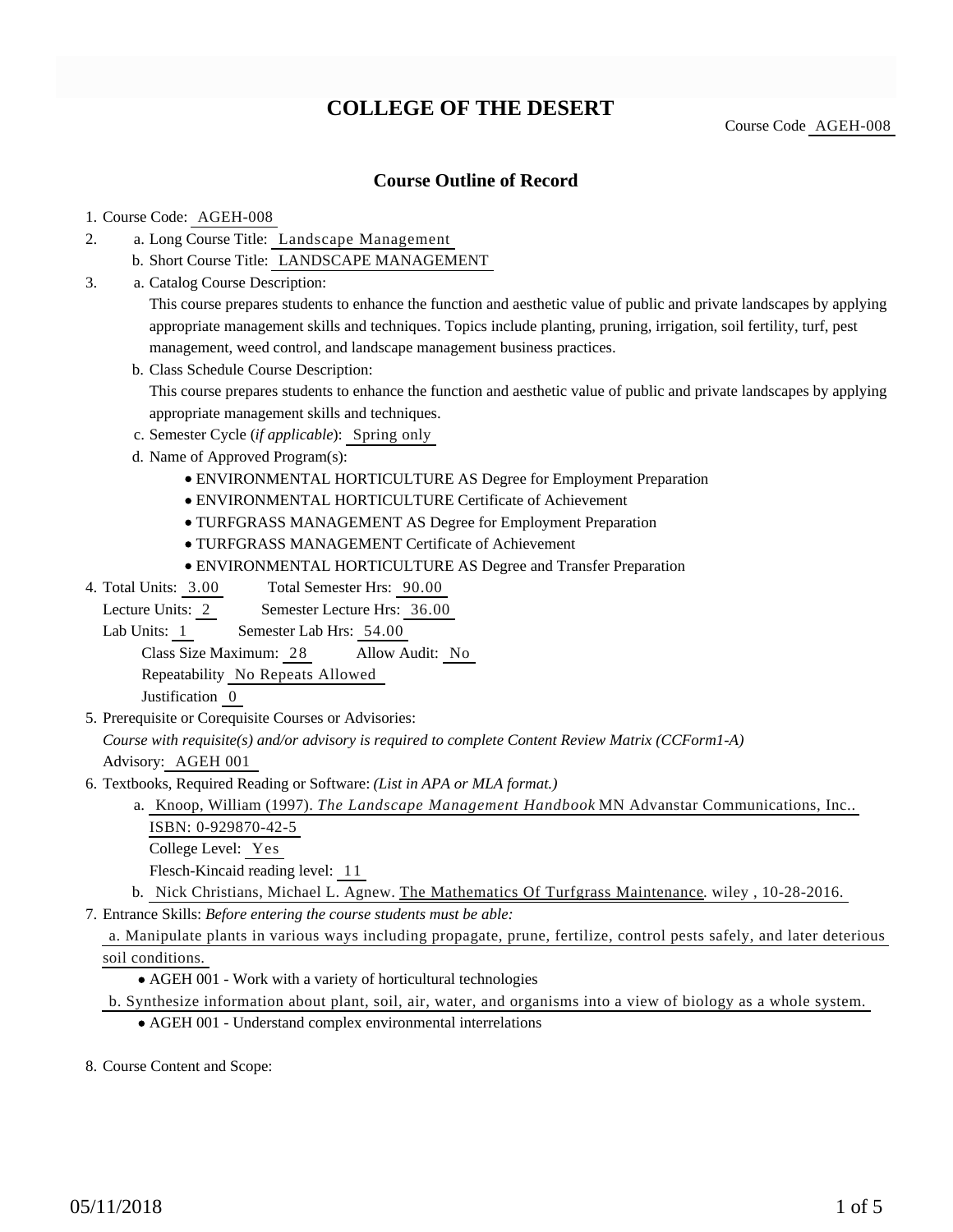### Lecture:

|  | 1. Landscape maintenance industry in California |  |  |
|--|-------------------------------------------------|--|--|
|  |                                                 |  |  |

- 1. Scope of work of the maintenance industry
- 2. Career and employment opportunities
- 3. Licenses and permits
- 4. Local ordinances weed abatement, noise control, waste disposal

2. Safety

- 1. Importance of safe work habits
- 2. Clothing and shoes
- 3. Vehicles, power equipment and hand tools
- 4. Job site behavior
- 5. Accident and injury procedures First aid and Workers Compensation
- 6. Safety training and record-keeping
- Tool identification, care and safe use 3.
	- 1. Hand tool cleaning, sharpening, repair
	- 2. Power equipment use and routine maintenance
- 4. Principles of plant growth
	- 1. Plant structures and their function
	- 2. Power equipment use and routine maintenance
	- 3. Light, air, water, and mineral requirements
- 5. Pruning
	- 1. Plant types and pruning needs
	- 2. Pruning methods and systems
	- 3. Plant responses to placement and timing of pruning cuts
- 6. Soil amendments and fertilizers
	- 1. Aeration and drainage characteristics of different soil types
	- 2. Amendments organic and inorganic
	- 3. Mulches organic and inorganic
	- 4. Fertilizers
	- 5. Soil sampling and testing
- 7. Irrigations systems
	- 1. Identification of system components
	- 2. Operation, adjustments, and basic repairs
	- 3. Plant water needs and water-efficient irrigation scheduling
- Planting methods 8.
	- 1. Container grown plants
	- 2. Bare root
	- 3. Bulled and burlapped
	- 4. Root barrier
	- 5. Tree staking and guying methods
- Lawn care 9.
	- 1. Warm and cool season turfgrass varieties
	- 2. Mowing, edging, watering, fertilizing
	- 3. Aerating and detaching
	- 4. Repair of damaged and degraded turf
	- 5. Lawn insect, disease and weed problems
- 10. Introduction to pests and diseases of landscape plants
	- 1. Symptoms of pests and disease damage
	- 2. Pest and beneficial insects
	- 3. Weed identification
	- 4. Diseases caused by fungi, bacteria and viruses
	- 5. Vertebrate pests
	- 6. Abiotic causes of plant damage
- 11. Landscape pest management
	- 1. Integrated pest management concept
	- 2. Cultural practices
	- 3. Biological controls
	- 4. Pesticides
	- 5. Using herbicides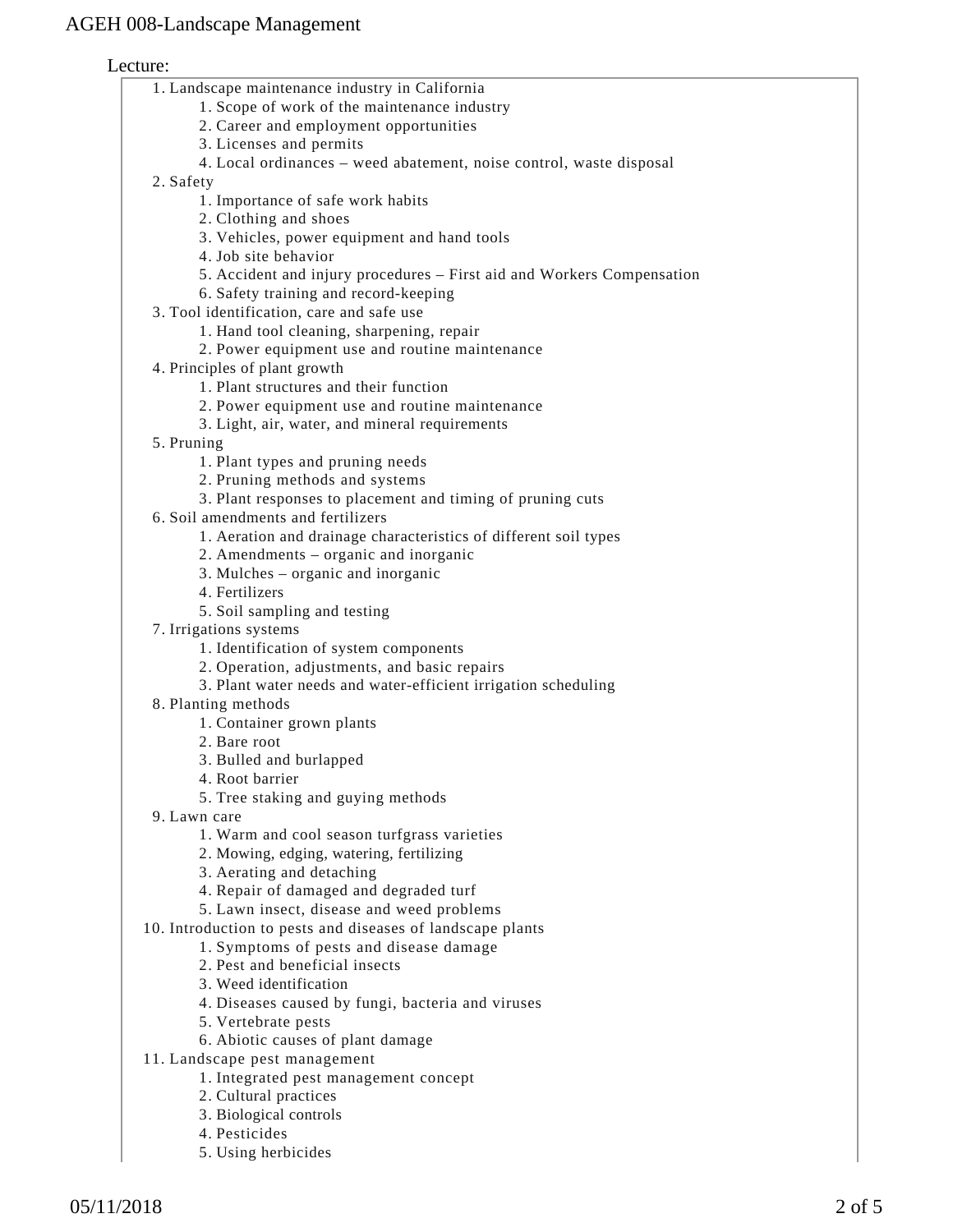6. Pesticide use regulations for landscape management

- 12. Professionalism in the landscape management industry
	- 1. Importance of proper business practices and licenses
	- 2. Public image and personal appearance
	- 3. Scheduling seasonal maintenance tasks annually
	- 4. Cost estimating and maintenance contracts
	- 5. Client relations and communications
	- 6. Certified landscape technician or maintenance exam

Lab: *(if the "Lab Hours" is greater than zero this is required)*

- 1. Sportsfield evaluations
- 2. Landscape maintenance and design evaluations
- 3. Pruning trees and shrubs
- 4. Fertilizer calibration and application
- 5. Landscape irrigation audit
- 6. Field Trips to local landscaped areas i.e.
	- a. Palm Desert Civic Center park
		- b. Local shopping centers
		- c. Indian Wells Tennis Garden

9. Course Student Learning Outcomes:

1.

Explain the basic principles of landscape management business practices.

### $2<sup>2</sup>$

Develop a maintenance proposal for an outdoor open area.

10. Course Objectives: Upon completion of this course, students will be able to:

a. Describe landscape maintenance careers and employment opportunities.

- b. Demonstrate safety-consciousness in dress/apparel, tool use, job site demeanor, and personal safety equipment.
- c. Identify, maintain, and describe the use of various hand tools.
- d. Demonstrate the ability to select and safely use appropriate hand tools for a variety of landscape operations.
- e. Identify, select and safely operate various types of landscape power equipment.
- f. Describe basic pruning systems applied to shade trees, shrubs, vines, perennials, roses and fruit trees.
- g. Demonstrate pruning techniques on a variety of landscape plants.
- h. Demonstrate the ability to maintain and improve soil conditions with amendments and fertilizers.
- i. Identify the parts of an irrigation system and make basic repairs and adjustments.
- j. Demonstrate the ability to program a controller for a water-efficient irrigation schedule.
- k. Identify common turfgrasses for the region and recommend proper care.

l. Describe the steps required in the renovation ad repair of a lawn.

- m. Demonstrate the ability to plant shrubs, boxed trees, ground covers and bedding plants
- n. Demonstrate the ability to recommend appropriate staking/guying methods.
- o. Recognize symptoms of plant damage by common pests, diseases and abiotic factors.
- p. Identify common insect pests and beneficial insects.
- q. Identify common landscape weeds and recommend control measures.
- r. Describe integrated pest management methods for controlling selected pests and diseases.
- s. Mix and apply selected pesticides according to label directions.

t. Summarize state license requirements applicable to commercial landscape pest control and landscape installation management.

- u. Create an annual maintenance calendar for a selected landscape.
- v. Demonstrate the ability to present a cost estimate and contract proposal for landscape maintenance service.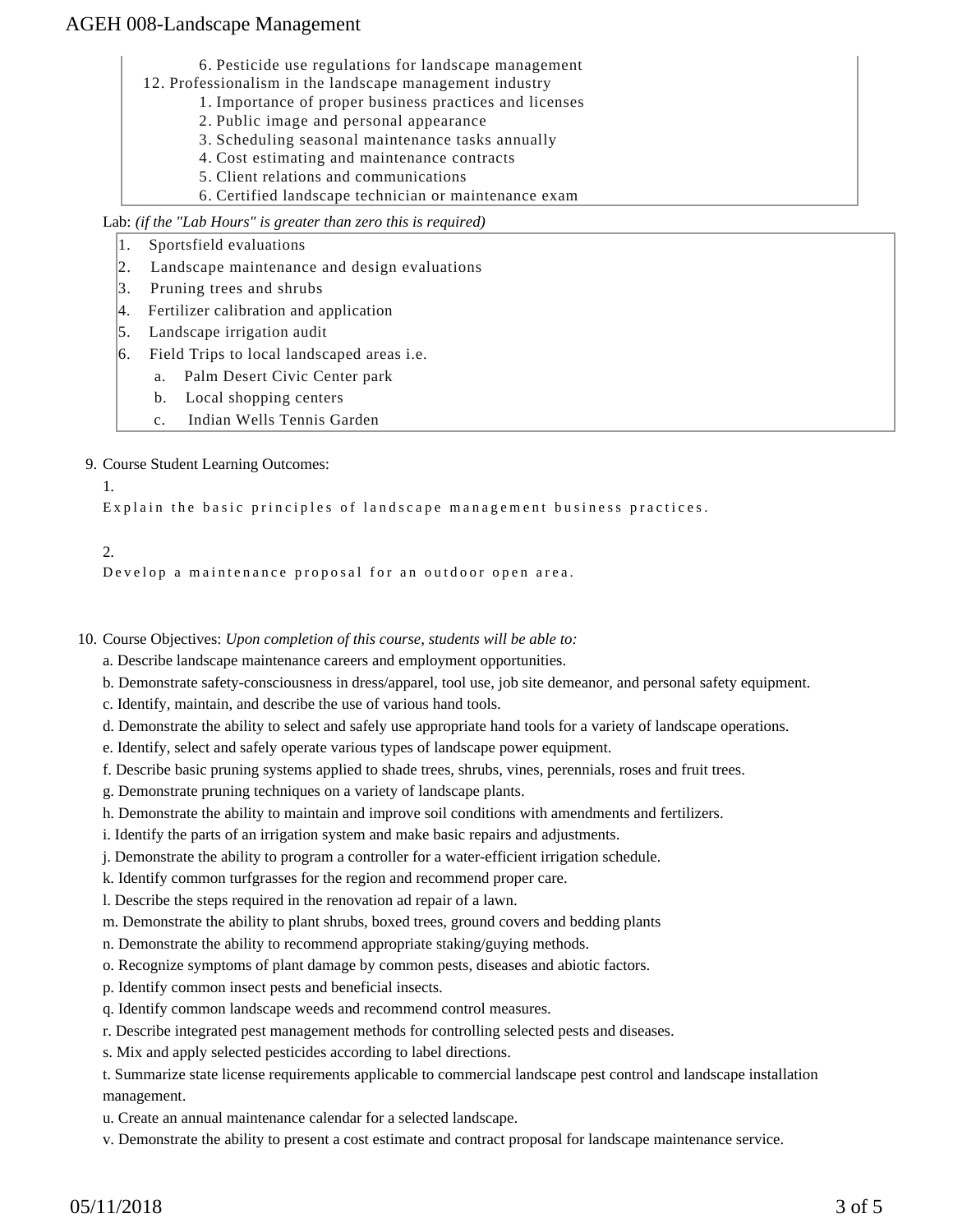11. Methods of Instruction: *(Integration: Elements should validate parallel course outline elements)* 

- a. Demonstration, Repetition/Practice
- b. Discussion
- c. Lecture

### Other Methods:

Reading Assignments Lab exercises and field trips Use of microscopes and visual aids

12. Assignments: (List samples of specific activities/assignments students are expected to complete both in and outside of class.) In Class Hours: 90.00

Outside Class Hours: 72.00

- a. In-class Assignments
	- 1. Class project presentation
	- 2. Note taking
	- 3. Classroom participation
- b. Out-of-class Assignments
	- 1. Reading of text
		- 2. Chapter review questions
	- 3. Class Notebook

13. Methods of Evaluating Student Progress: The student will demonstrate proficiency by:

- True/false/multiple choice examinations
- Mid-term and final evaluations
- Student participation/contribution
- 14. Methods of Evaluating: Additional Assessment Information:

Class Notebook Scientific experiment

15. Need/Purpose/Rationale -- All courses must meet one or more CCC missions.

PO-GE C5 – Personal Growth and Development

Value learning as a lifelong endeavor designed to enrich one's life.

Exhibit habits of intellectual exploration, personal responsibility, and well being.

Interact with individuals and within groups with integrity and awareness of others' opinions, feelings, and

values.

Participate in teams to make decisions and seek consensus.

Make informed decisions with self-awareness in practical matters including college and career choices.

IO - Critical Thinking and Communication

Apply principles of logic to problem solve and reason with a fair and open mind.

 Appreciate diversity as it is expressed in multiple disciplines and across various cultures through reading, speaking and writing.

 Conduct research, gather and evaluate appropriate information, organize evidence into oral and written presentation, using proper MLA, APA, and other discipline-specific formats to cite sources.

 Utilizing various communication modalities, display creative expression, original thinking, and symbolic discourse.

16. Comparable Transfer Course

| <b>University System</b><br><b>Catalog Year</b><br><b>Course Number</b><br><b>Course Title</b><br>Campus |  |
|----------------------------------------------------------------------------------------------------------|--|
|----------------------------------------------------------------------------------------------------------|--|